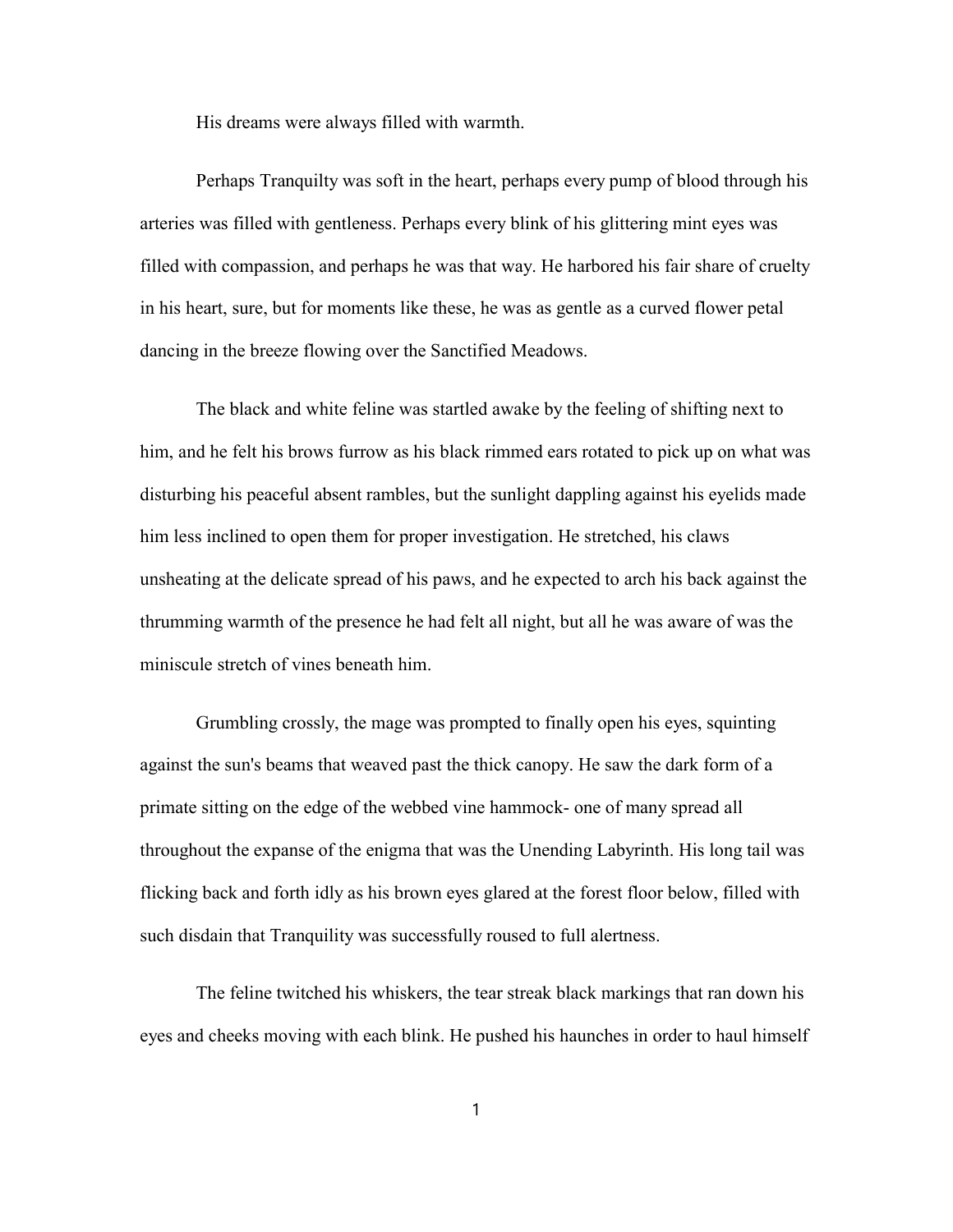up, the vines swaying and trembling with the movement as he expertly dug his claws in to make his way next to the seething spider monkey. He knew the other mage noticed his presence immediately, by the sudden twitch of his shoulders.

"Curiosity?" Tranquility leaned against the disgruntled primate, who in turn looked at him a bit crossly, but didn't pull away against the soft touch of the smaller mammal. "What's the matter?"

At first the mage didn't answer, and continued to scowl down at the lush vegetation outlined by abyssal shadows, and Tranquility let out a huff, breaking out into a warm purr that echoed in his chest and he moved to rub his head under Curiosity's chin, nuzzling the grumpy primate with affection. This finally got him to react, with a low grumble and a comment Tranquility didn't pick up on. The feline's stump for a tail wagged in a way akin to a canine as Curiosity wrapped his tail around him, acknowledging him at last.

"Some troops from the Rich Top Mountain Region and Clowder City decided to drop by again," Curiosity scowled, the sheer hatred visible in his eyes, making Tranquility falter a bit at such an intense look. "Sure, I don't mind, diddly do dah, do what ya want, you'll end up lost anyways, haha! But at this point I wanna rid of the whole Council and dispose of all their bodies in hilarious positions."

"Don't talk like that," Tranquility placed a paw on Curiosity's arm, frowning at the wide grin on the peeved primate's face. "It worries me."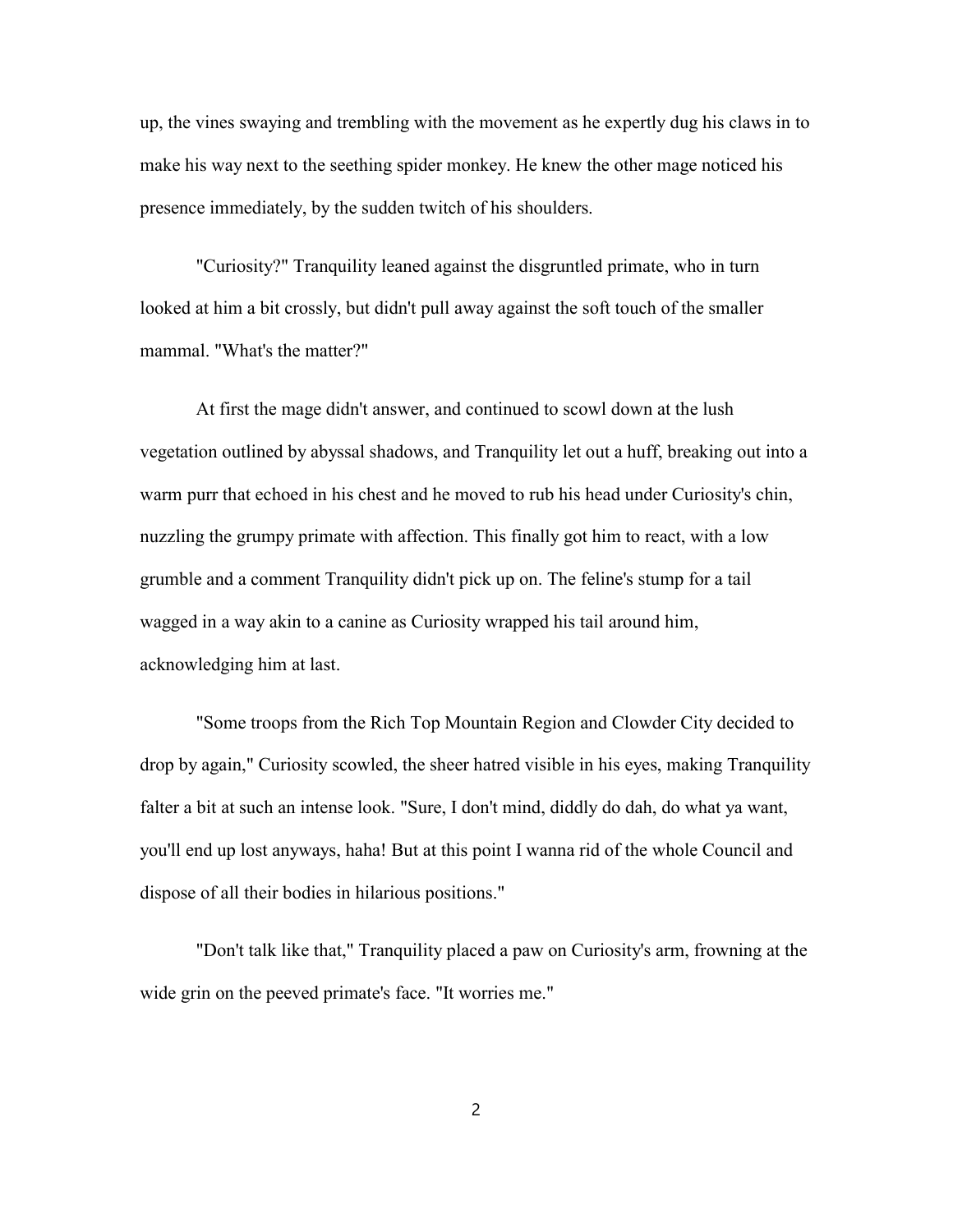"Don't tell me you're one with the Council? A spy?"

The teasing in his voice flew over Tranquility's head, and his pupils rapidly turned to thin slits as he backed up, squeaking urgently. "What?! No! I would never! Oh, please please *please*-!"

Before he could finish, he was suddenly swept up in the spindly arms of Curiosity, hugged tightly to his dark furred chest as the primate spun around on the hammock with ease, grinning mischeviously. "I can't have spies, oh no! Now I have to get rid of ya!"

Tranquility let out a shrill yelp as Curiosity dropped down suddenly onto the vines, rolling over in what worked as a tackle. Bewildered, the feline shook his head as Curiosity straightened up and leaned over him, using a finger to tap his nose. The feline blinked slowly, his ruffled fur flattening as he realized only warmth and humor was in the primate's eyes.

-

He smiled gently, then.

"Give it back!"

"Nope!"

Tranquility dropped his ball of moss that he'd been batting around for the past few moments to look over at the chaos ensuing right beside him. Mischief was being herself again, the fox's lips rising to reveal her sharp teeth in a wide grin as she glared up at the primate angrily pacing on a gnarled tree branch above. The ginger pointed and back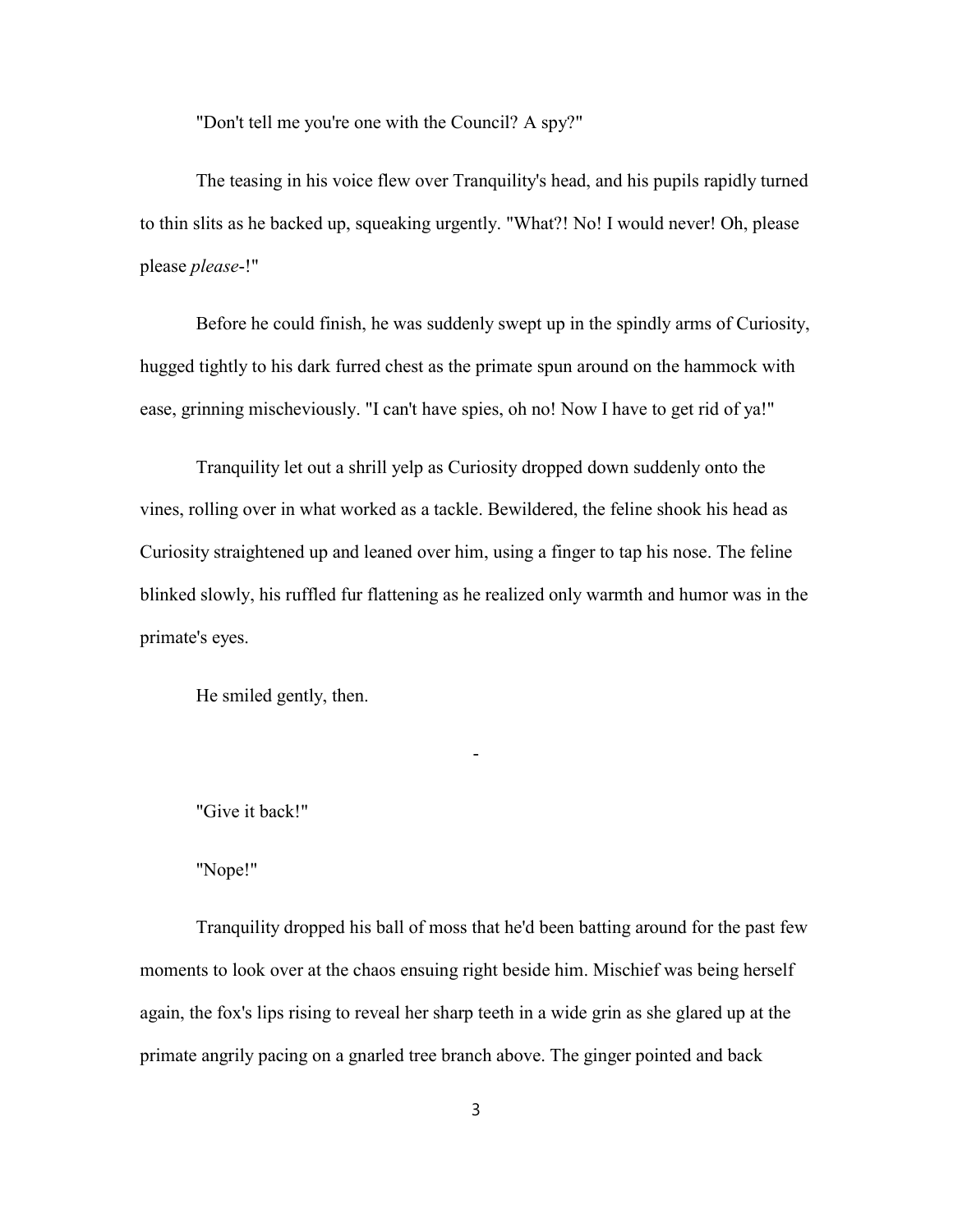striped mage stuck her nose up, lavendar eyes glowing with magic as the cyan cube, tinged with purple, bobbed in the air beside her.

Curiosity lashed his tail like a whip, and Tranquility let out a small yowl of alarm as he launched himself towards Mischief. The fox met his force with her own, the two rolling over in a heap of bristling fur with the cube darting around in circles above them. Mischief swatted him angrily with her paws while Curiosity nipped at her ears with his sharp teeth.

The monkey seemed to become the victor, however, as Mischief yelped from sudden pain. Her ear was just barely bleeding, but it was still injured, enough for Curiosity to gain his artifact back from the other mage's thievery. He growled lowly, the sound making Mischief glare and lash her ginger tail as she stood to her paws. Tranquility just rolled his eyes, the tussling a common occurrence between the two clashing mages.

Curiosity puffed his chest out and instead moved over to Tranquility, who gently purred to greet him. The primate smirked lightly and pat the feline on the head, who in turn stuck out his tongue playfully.

"Feeling any better about the troop drama?" Tranquility pressed against the warm form of the monkey, who seemed a bit taken aback by the question judging by the sudden widen of his eyes. He coughed, his eyes glowing cyan from the magic of the cube, and he shifted, wrapping his tail tightly around the white and black form beside him.

"Oh, thattt silly business. I'm taking care of it soon, don't worry your cute little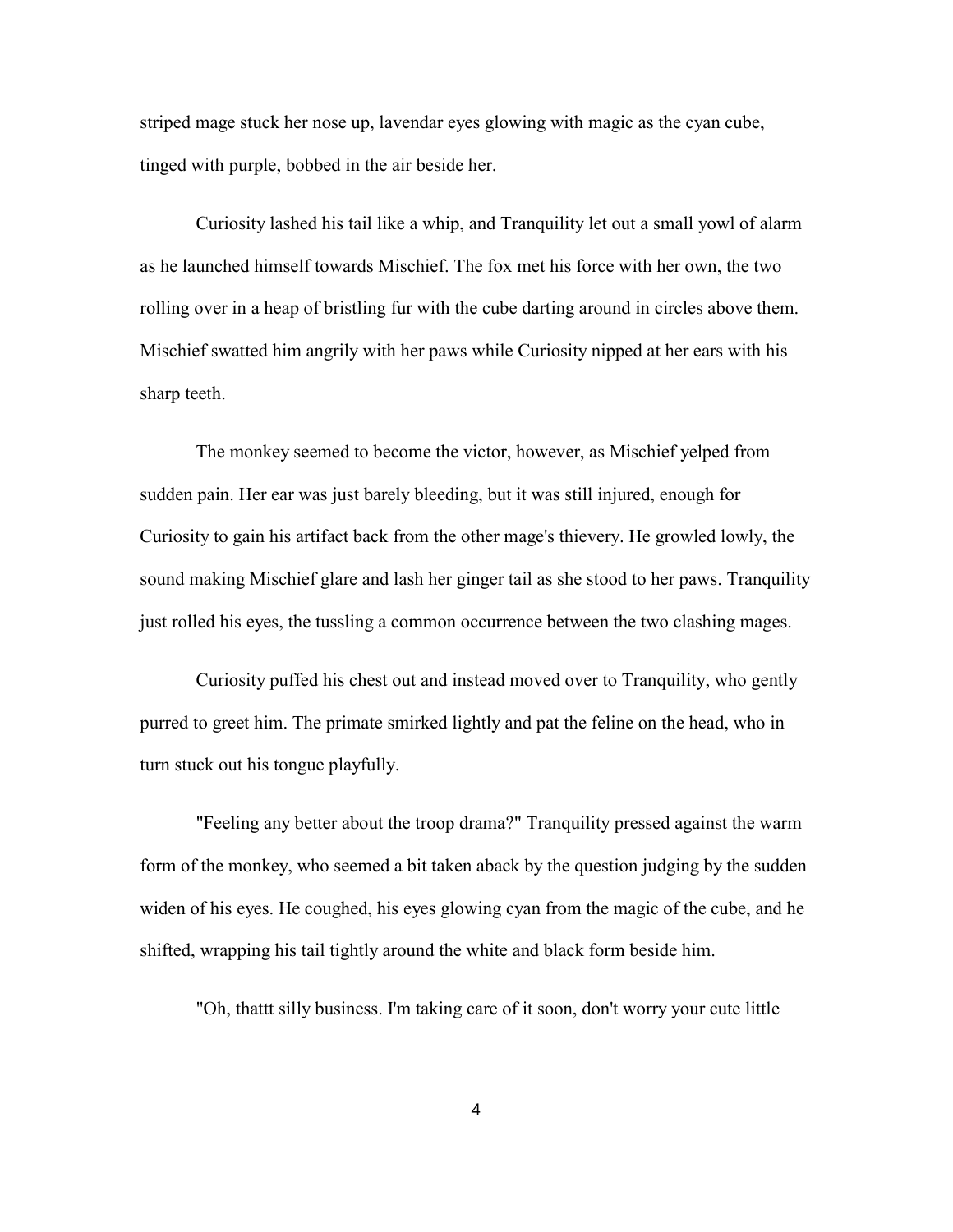head."

"Taking care of-?"

"Oh, shoot! Isn't it time to grab you some lunch?"

Tranquility sighed softly as he made his way over the next valley, his paw pads gently cradled by the summer time grass, which was usually dry but unusually soft due to an uncharastic rainstorm just last night. The stars glittering high in the sky made him smile, as he fell back on his haunches on top of the rise to enjoy the clear view, devoid of trees or any other obscuring views.

-

He hummed softly, crouching down and tucking his paws underneath him as he allowed his thoughts to drift to a certain spider monkey...

He smiled bashfully, his face heating up as he snuggled into his black chest fur. He remembered the scene just before he left- the shadow mage materializing on his jingly, sharp umber jester outfit and giving him a playful squeeze before saying he had to go deal with something.

Tranquility wasn't used to such warm thoughts involving others, and he struggled to understand the sudden heat beneath his pelt that arose and tingled along his back every time Curiosity lay beside him, draping his tail over him in a snuggle, and when the primate played around him in the jungle of their abode. Curiosity was just so...different. So playful and cunning and...gosh, to the Stars above, he loved everything about him.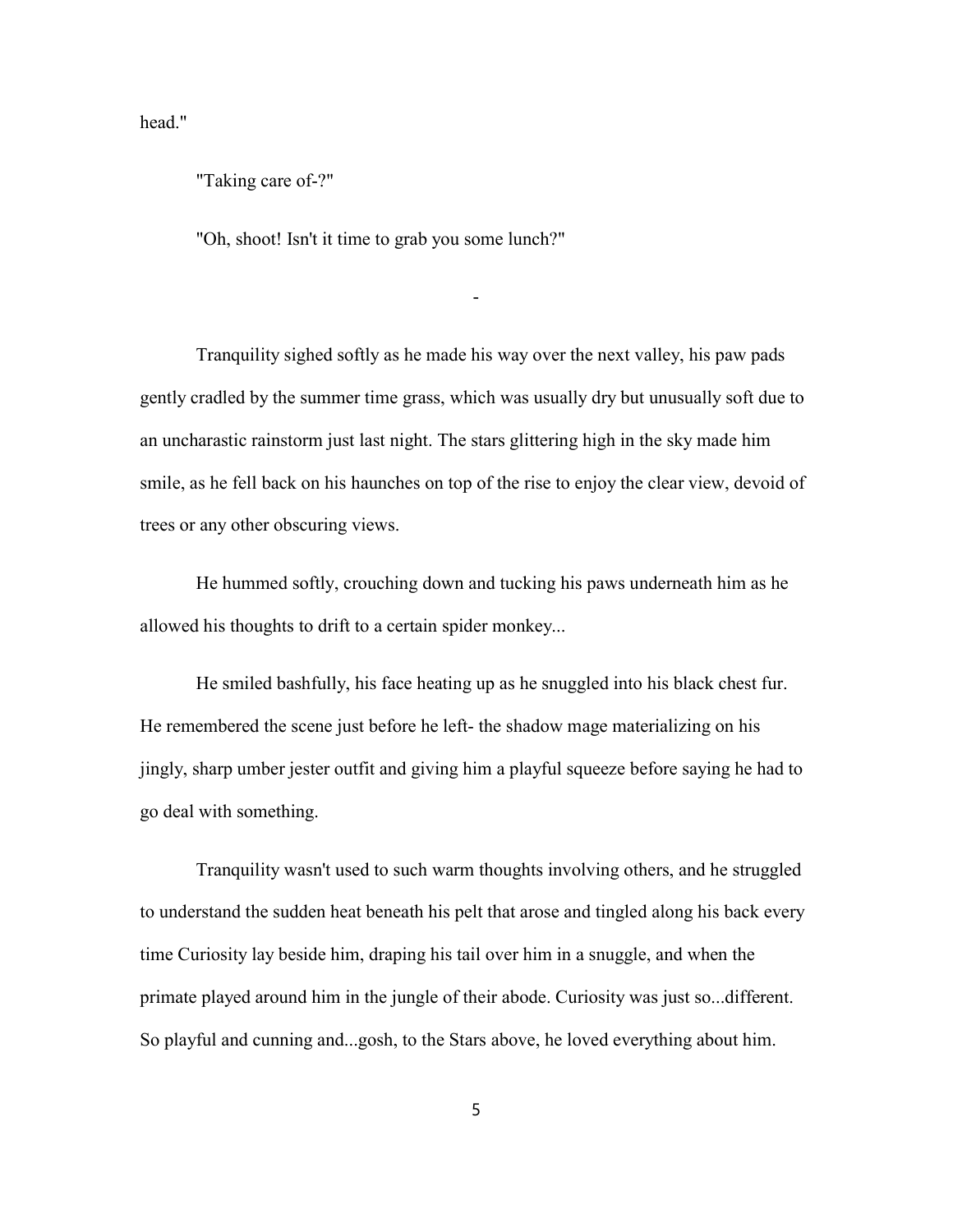Giggling to himself, Tranquility rolled on his back like a lovestruck kitten seeing a young Noble for the first time- or...or general citizen, Nobles were the enemy. He covered his face with his paws, smiling sheepishly to himself as he looked forward to snuggling against Curiosity tonight.

He always found himself sleeping perfectly when the primate was pressed against him, providing warmth and comfort for his slumber.

## Gosh he-

A sudden distant scream caught the feline mage's attention, and he blinked open his eyes, twitching his ears as he rolled back onto his paws and looked alertly towards the source of the echoing wail. He saw...something in the distance...a bright flash of cyan and the silhouettes of many creatures, seemingly attacking the cyan glowing attacker.

Tranquility's ears flattened as he recognized the magic he was seeing over the crest of another valley.

## Curiosity.

What was he doing? Why was he causing a scene? Didn't he know that could lead him into danger. With a nervous twitch of his whiskers, he began pelting down the valley, using his mint tinged magic to recycle his energy and keep his small form darting over the dips of the earth without faltering of tiring. If anything, he wanted to make sure the primate was okay- he wouldn't know what to do if he found him bleeding all over the ground, thick blood clumping in the grass and dirt.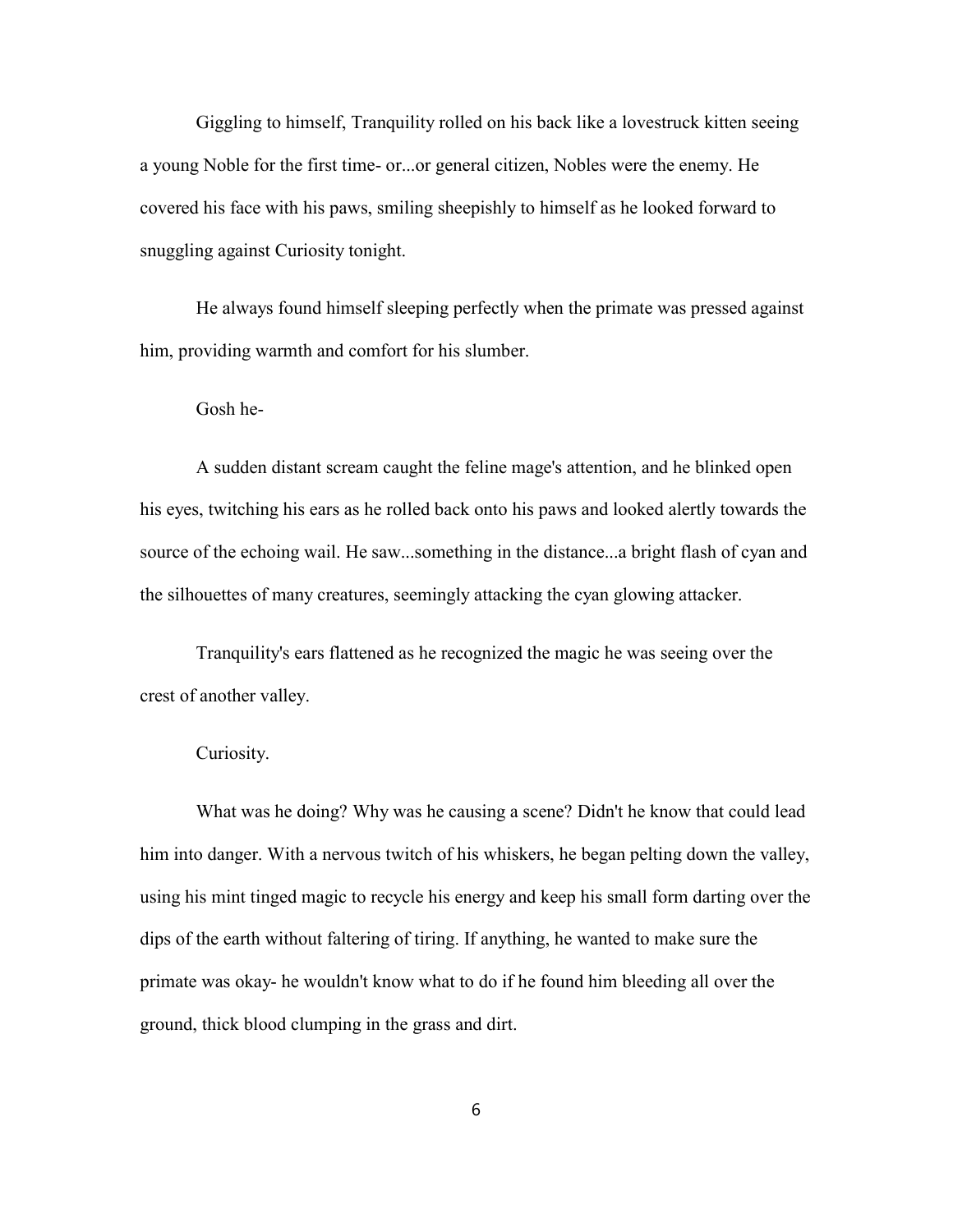Tranquility swallowed thickly, and burst over the rise where Curiosity was fighting. But by the time he got there, the blood that soaked his dark pelt wasn't all his own.

The feline gasped as he skidded to a halt, eyes widening at the sight of a multitude of dead animals- foxes, lynxes, hawks, raccoons...but mostly cats, all sprawled out and dead from magic burns and bites inflicted by the furious spider monkey. Curiosity himself was panting, his jester outfit and fur completely splattered upon.

"What did you do?!" Tranquility shrieked, rushing over to one of the dead cats and trembling as Curiosity moved his attention over to him.

"What do ya mean?"

"You...you killed them!" Tranquility whipped towards Curiosity, alarmed to see the look on his face. "Do you know how much attention that brings to yourself?"

"Oh, yes, defend the Council troops sent to kill us," the spider monkey scowled, wiping blood off his cheek with a brisk flick of his hand. "I was only ensuring they don't come back to mess with us."

"You didn't have to kill them!"

"Why so defensive?!" Curiosity was visibly rattled, and he glared with sudden distaste at the feline. "Do you want them to end you miserably?"

"I'm only looking out for your safety!"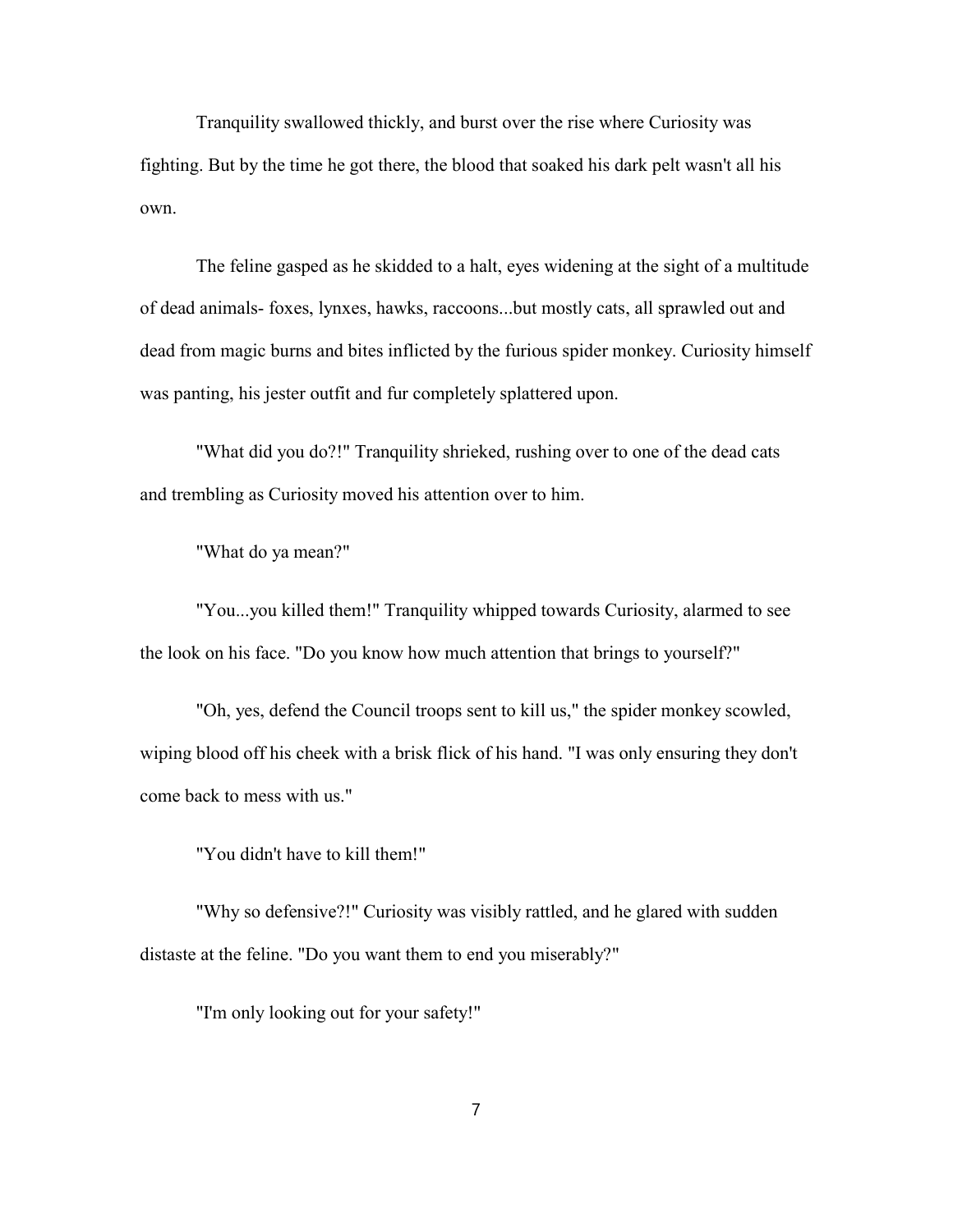Tranquility felt his throat clench and his heart speed up frantically as Curiosity began to growl at him, a loud warning that he had no place to judge or scold his actions. The feline lowered his head, swallowing and tucking his stump of a tail down in apology. He didn't want the primate mad at him- he just wanted to make sure he didn't make himself too flashy. He was worried it might one day kill the monkey mage.

The two silently began to make their way back to the Unending Labyrinth, and Tranquility was distantly surprised the monkey just didn't materialize himself away- he was perfectly able. He looked up at the spider monkey, who shot him a look that was half-apologetic, half peeved.

When the two got back to the safety of the thick jungle, Tranquility decided it was time to speak up.

"You didn't have to kill them. Just giving them a good bite or two is enough."

Curiosity immediately turned to him, his eyes glowing cyan as he wiped blood off of his cube. "Drop it."

"You need to stop resorting to death!" Tranquility boldly stood up, even though he felt like shying away from how intense Curiosity's gaze was.

"Are you judging me?"

"Yes! I'm sorry! But I'm so, so worried for you!" Tranquility's voice cracked as he felt tears welling up in his eyes. "If you keep doing this, you'll be so hunted by the Council, the whole land of Media will be hunting for you!"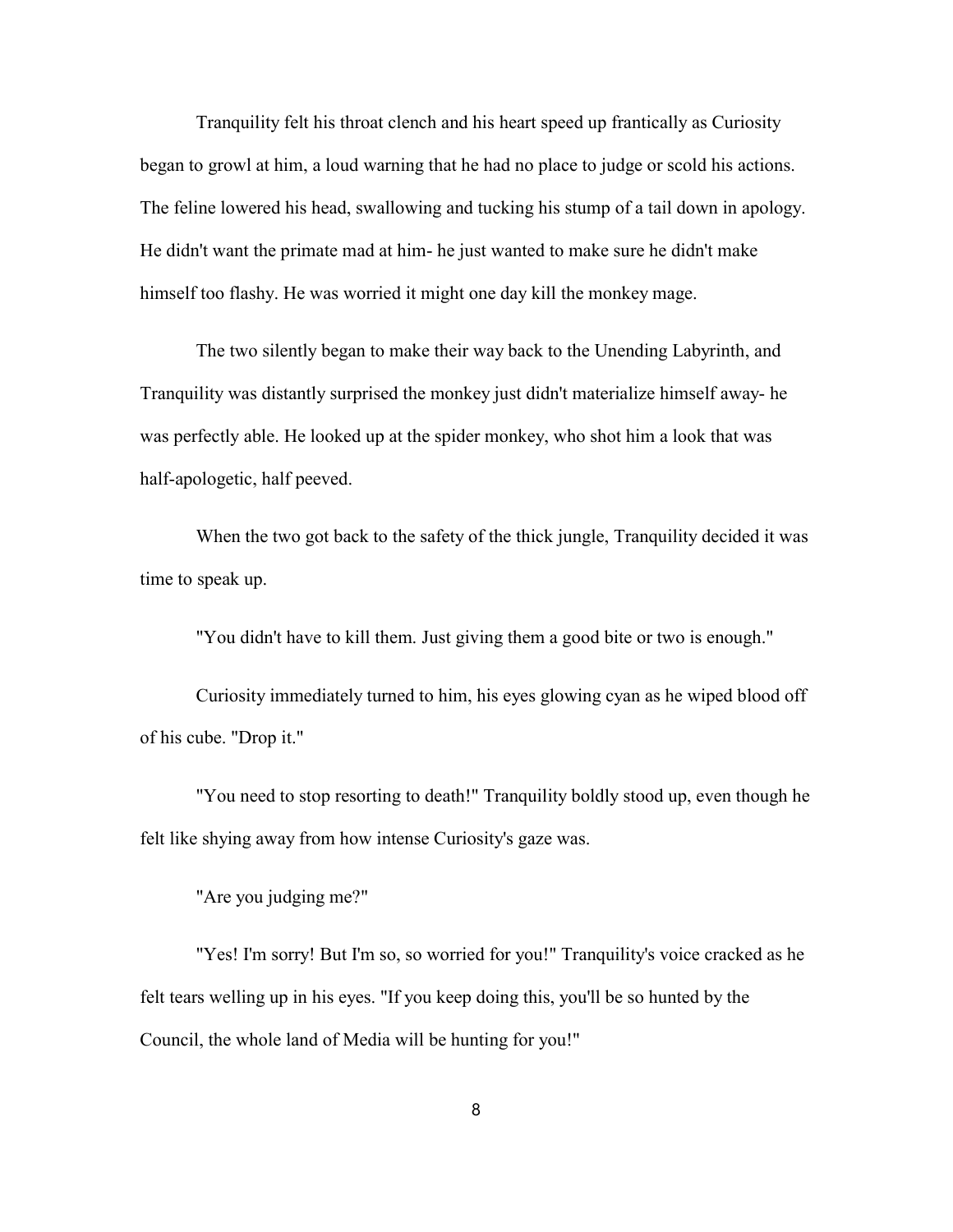Curiosity began to snarl, and his tail began lashing. But he didn't say anything.

"You know, you're portraying yourself as a monster! I love you Curiosity! I love you! And I want you to be okay! I don't want to wake up to you gone." The feline sniffled and wiped his gathering tears away. His throat stung with bile, and he began to shake. "I know the real you. You're not a monster."

But Curiosity seemed to have not heard the rest. At the first mention of being called a monster, fury lit in his gaze like a kindling fire. He began to shake and clench his teeth so hard his jaw visibly shook, and he used his hand to flick up his cube, suddenly slamming it down into the earth too close to Tranquility's liking. The feline gasped and jumped back, eyes wide in alarm.

"A monster, huh?! I'll show you mercy, if that's what you so desperately want!"

As he rose his hand again, Tranquility gasped in emotional pain and whipped around, deciding to book it. His paws practically flew over the ground as he struggled to make sharp corners past the trees, knowing with a deep ache in his chest Curiosity had been aiming to inflict pain upon him. Hot tears slid down his cheeks and clumped the fur, and they came harder followed by loud sobs as he heard Curiosity chasing him.

He hadn't meant to push it too far!

Where was the spider monkey that snuggled him every night? Tackled him and rolled in the grass with him? The calm and collected, playful-

He felt a sudden slam into his back, and he let out a loud screech as he collapsed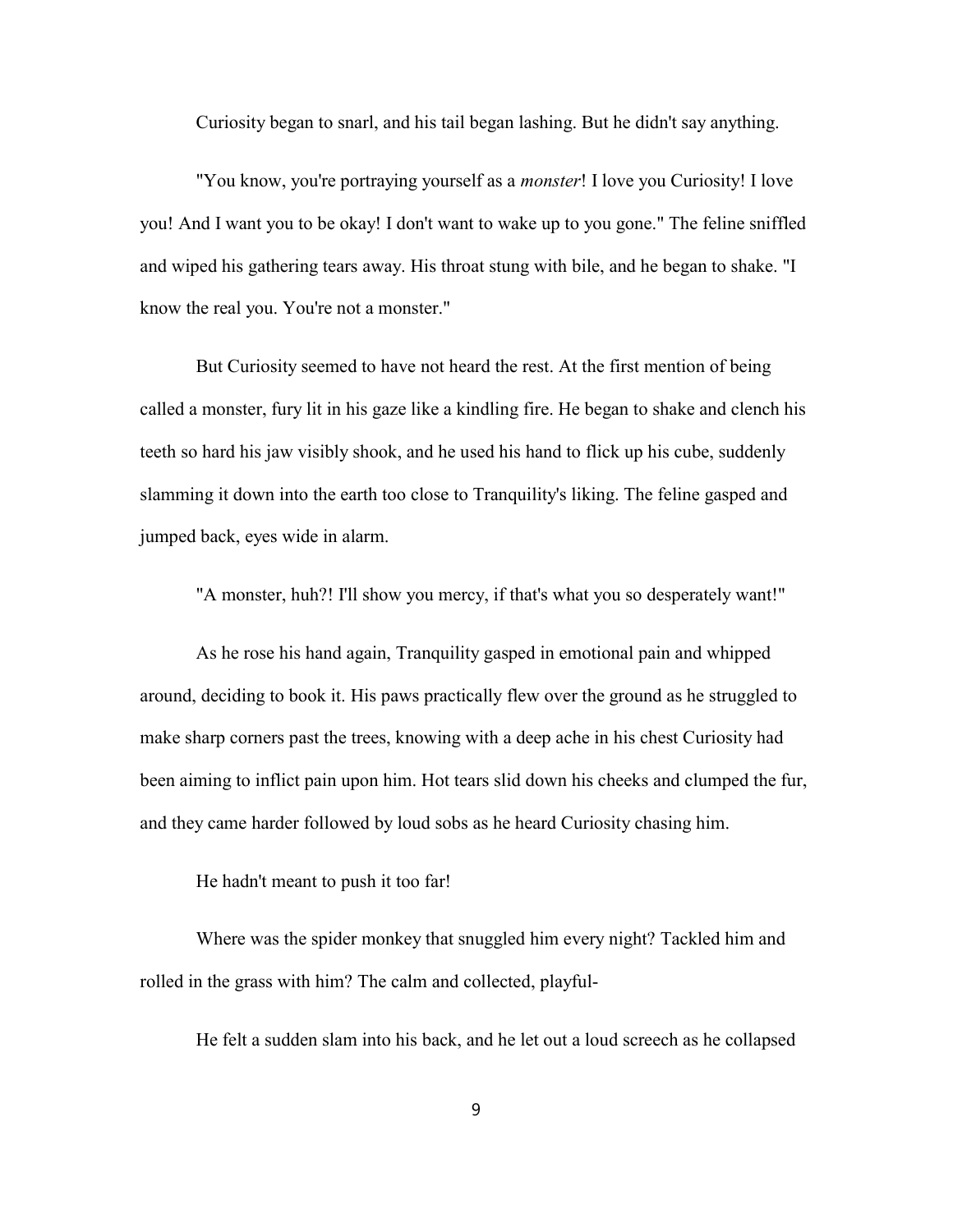to the ground, scratching his cheek on a withering thorn tendril. He could already feel the hot blood sliding from the wound, as he gasped at the cyan glow he saw in the corner of his eye. He looked up at the seething form of Curiosity in fear, and betrayal.

Curiosity had hurt him.

The primate let out a loud breath of air, his apparently short temper getting the best of him.

"I'll show you *mercy*."

And with that, the last thing he saw was Curiosity's angry expression.

-

Curiosity felt himself shake as cyan tears slid down his face.

He knew, when he heard that loud crack upon impact on Tranquility's head, that he had messed up.

So badly.

"T...Tranquility? Oh, to the Stars, I'm so sorry I-" He was in denial as he desperately nudged the cat, who was still warm yet lifeless, the stench of coppery blood floating from his limp body. He couldn't...he...he killed-

"You..." Curiosity jerked at the voice, and past his tears blurring his vision he could see Mischief, her eyes wide with shock and ears flattened.

He didn't even try to explain as she slowly backed away, and began running